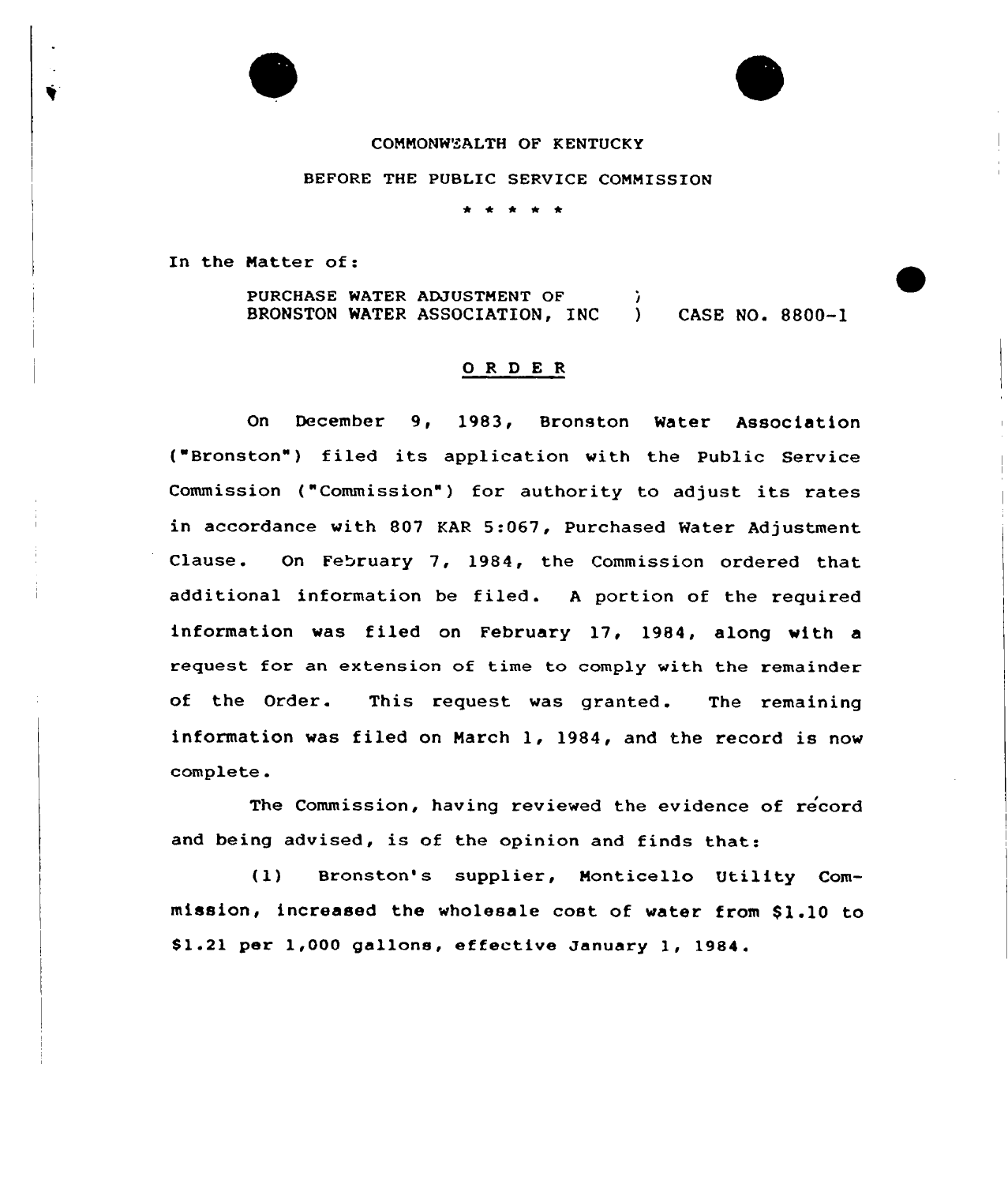(2) In calculating its purchased water adjustment, Bronston used the line loss factor of 9.3 percent shown in Case No. 8800, Notice by Bronston Water Association, Inc., to Increase Its Water Rates, dated September 23, 1983. The statements of water purchased and sold for the 12-month period ending December 31, 1983, filed by Bronston in this case, contain several mathematical errors. After correction of these errors, the statements show that Bronston's line loss is approximately 27 percent and that, upon reduction of the line loss to the maximum of 15 percent allowed by the Commission, Bronston's total allowable increase in purchased water costs is \$5,254.

(3) The calculation for the purchased water adjustment made by Bronston is incorrect due to the mathematical errors and its adjustment for line loss mentioned herein. The correct purchased water adjustment is \$ .13 per 1,000 gallons.

(4) The financial exhibits filed by Bronston indicate that it cannot absorb an increase of this magnitude in the wholesale cost of water.

(5) The purchased water adjustment in the amount of \$ .13 per 1,000 gallons and the rates in Appendix <sup>A</sup> are fair just and reasonable and should be approved.

 $-2-$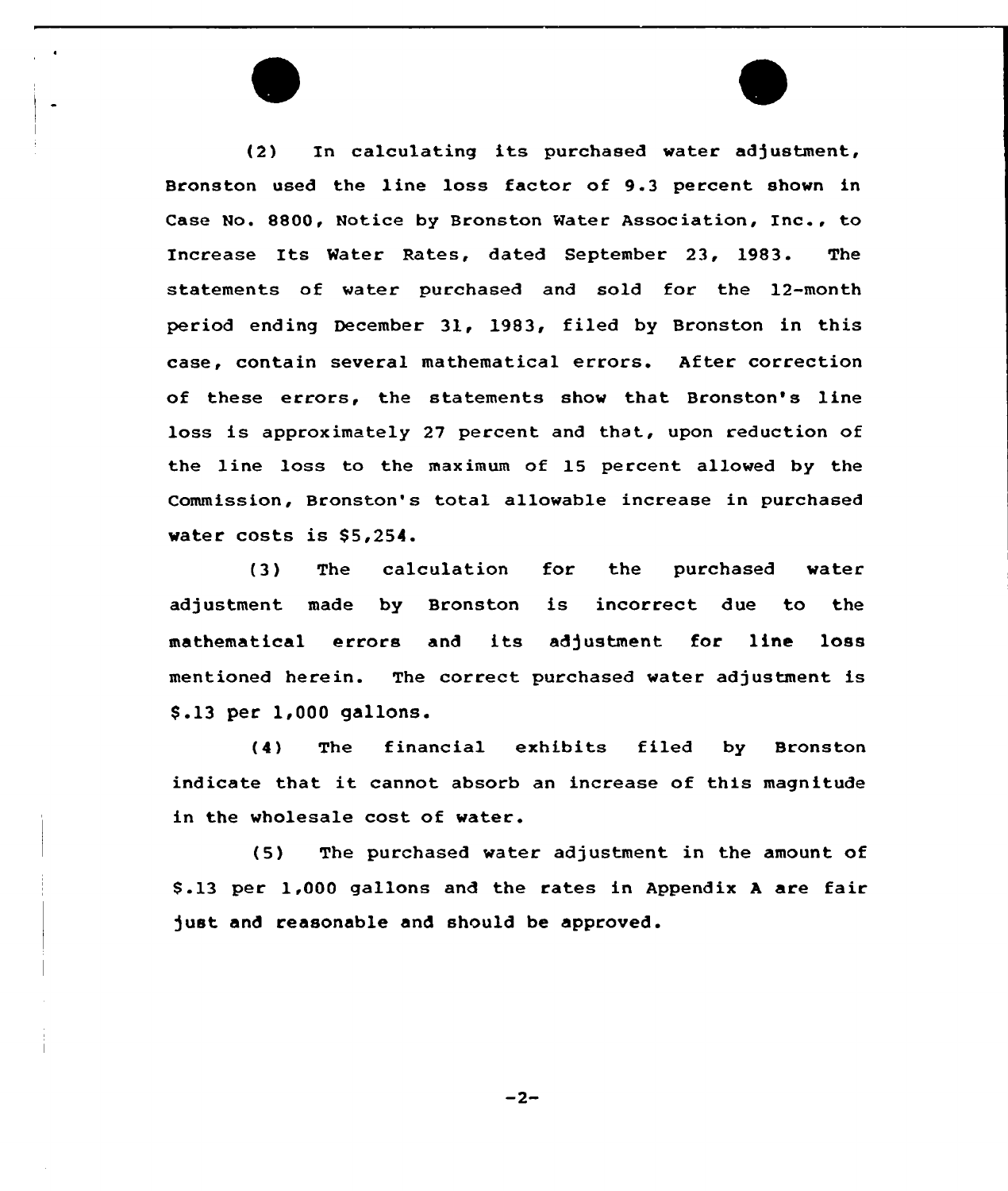IT IS THEREFORE ORDERED that the purchased water adjustment in the amount of 5.13 per 1,000 gallons and the rates in Appendix <sup>A</sup> be and they hereby are approved effective for services rendered on and after the date of this Order.

IT IS FURTHER ORDERED that for future application of the purchased water adjustment clause of Bronston, the base rate for purchased water shall be:

### Supplier Rate

Monticello Utility Commission \$1.21 per 1,000 gallons IT IS FURTHER ORDERED that within 30 days of the date of this Order, Bronston shall file its revised tariff sheets setting out the rates approved herein.

Done at Frankfort, Kentucky, this 27th day of Narch, 1984.

PUBLIC SERVICE COMMISSION **TATITINA** Vice Chairma

ATTEST:

Secretary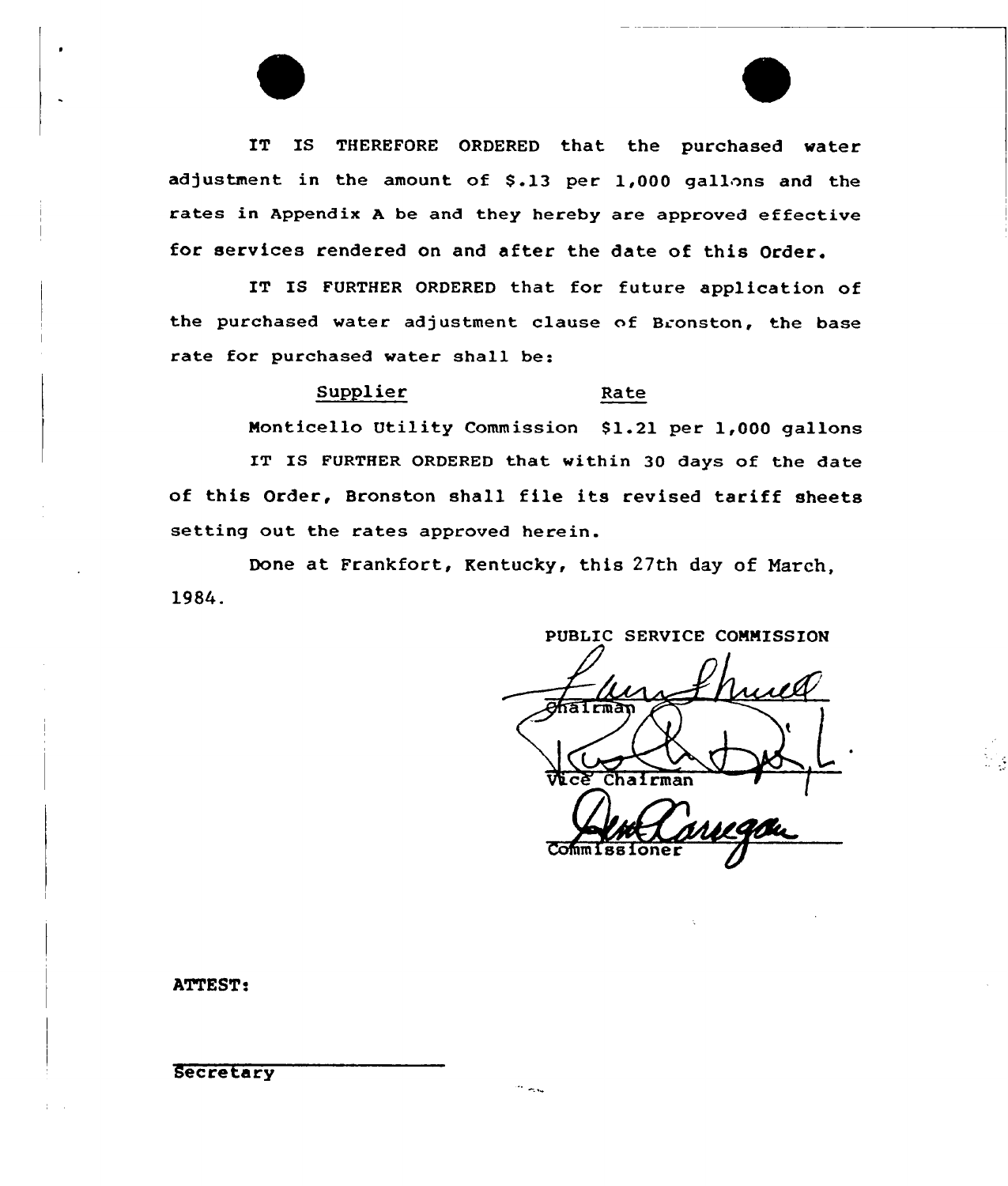



#### APPENDIX A

APPENDIX TO AN ORDER OF THE PUBLIC SERVICE COMMISSION IN CASE NO. 8800-1 DATED MARCH 27, 1984.

# Residential and Commercial 5/8-inch <sup>X</sup> 3/4-inch Meters

Gallonage Block

#### Rate

| First 1,500 gallons<br>$$7.00$ (Minimum)<br>$3,500$ gallons<br>$2.88$ per $1,000$ gallons<br>Next<br>$2.13$ per 1,000 gallons<br>$5,000$ gallons<br>Next<br>$5,000$ gallons<br>Next<br>$1.63$ per $1,000$ gallons<br>$1.33$ per $1,000$ gallons<br>$15,000$ gallons<br><b>Over</b> |  |  |  |  |
|------------------------------------------------------------------------------------------------------------------------------------------------------------------------------------------------------------------------------------------------------------------------------------|--|--|--|--|
|                                                                                                                                                                                                                                                                                    |  |  |  |  |
|                                                                                                                                                                                                                                                                                    |  |  |  |  |
|                                                                                                                                                                                                                                                                                    |  |  |  |  |
|                                                                                                                                                                                                                                                                                    |  |  |  |  |
|                                                                                                                                                                                                                                                                                    |  |  |  |  |

## Special Contract: Woodson Bend, Inc,

# Gallonage Block

Rate

 $First 600,000 gallon$  $over = 600,000$  gallon

\$1,574.00 (Minimum)<br>1.33 per 1,000 gallons